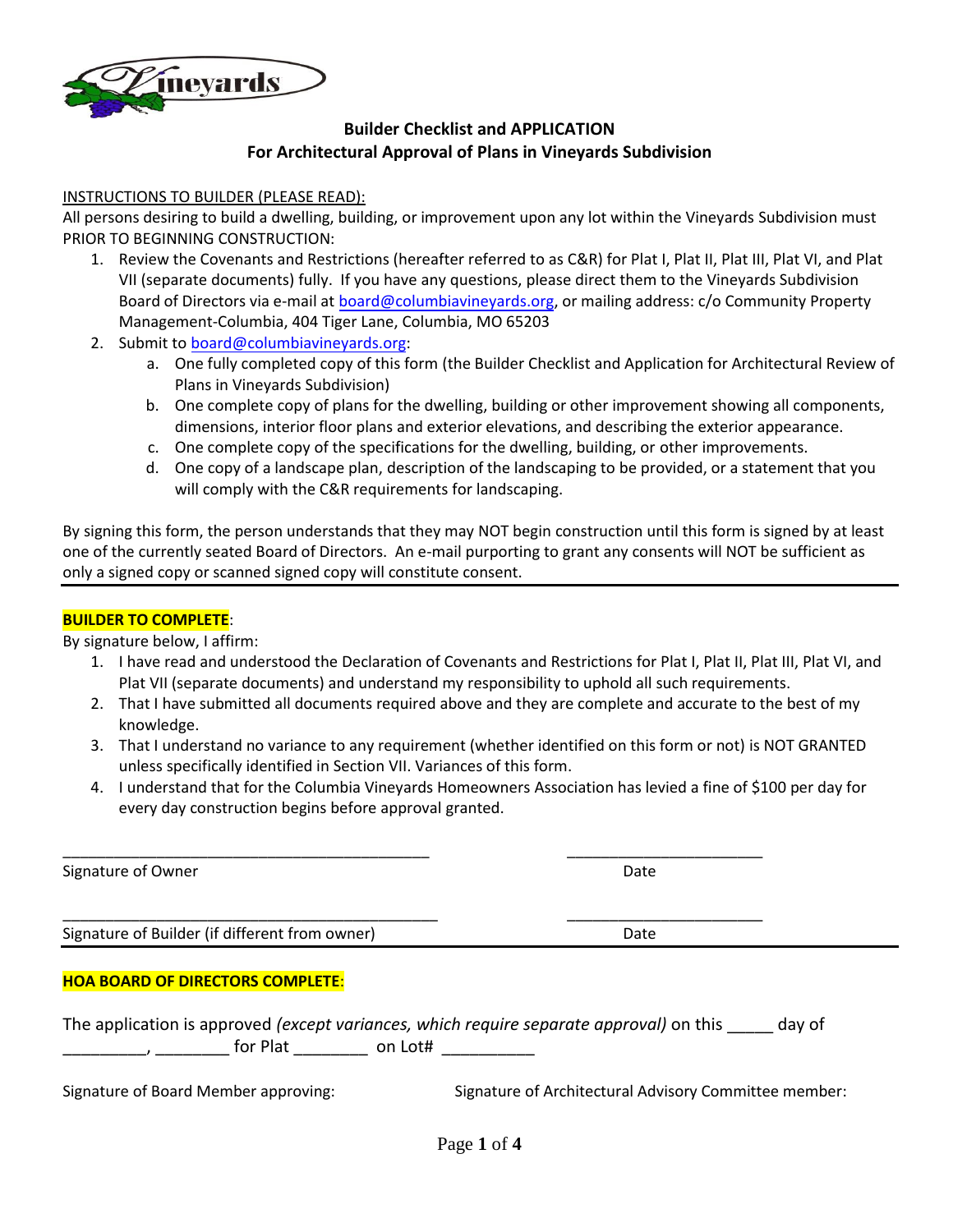# **I. REQUEST TO BUILD UPON LOT.**

**BUILDER TO COMPLETE**: State the lot upon which you request to build  $\blacksquare$ 

\_\_\_\_\_\_\_\_\_\_\_\_\_\_\_\_\_\_\_\_\_\_\_\_\_\_\_\_\_\_\_\_\_\_\_ \_\_\_\_\_\_\_\_\_\_\_\_\_\_\_\_\_\_\_\_\_\_\_\_\_\_\_\_\_\_\_\_\_\_

### II. **MINIMUM SQUARE FOOTAGE**.

C&R Citation: Plat I Paragraph 3, Plat II paragraphs 3&4

### A. MINIMUM REQUIREMENTS (provided for informational purposes):

| Type of Home to<br><b>Be Built:</b> | Plat I, III, VI, and VI<br>Lots<br>Lots $100 - 156$<br>(all lots the same) |              | <b>Plat 2 Lots</b><br>$201A - 211A$ &<br>223A-261A |              | <b>Plat 2 Lots</b><br>212A-222A |
|-------------------------------------|----------------------------------------------------------------------------|--------------|----------------------------------------------------|--------------|---------------------------------|
| Single Story                        | 1600 sf                                                                    |              | 1900 sq ft                                         |              | 2000 sq ft                      |
| One and half Story                  | $1st$ floor:<br>1450 sf                                                    | $1st$ floor: | 1400 sq ft                                         | $1st$ floor: | 1500 sq ft                      |
|                                     | 1750 sf<br>Total:                                                          | Total:       | 2600 sq ft                                         | Total:       | 2800 sq ft                      |
| <b>Two Story</b>                    | $1st$ floor<br>1200 sf                                                     | $1st$ floor: | 1400 sq ft                                         | $1st$ floor: | 1500 sq ft                      |
|                                     | 2400 sf<br>Total:                                                          | Total:       | 2600 sq ft                                         | Total:       | 2800 sq ft                      |
| Split Foyer, Tri-                   | Above                                                                      | Above        |                                                    | Above        |                                 |
| level, four-level or                | 1450 sf<br>Grade:                                                          | Grade:       | 1900 sq ft                                         | Grade:       | 2000 sq ft                      |
| greater                             | 1900 sf<br>Total                                                           | Total:       | $2500$ sq ft                                       | Total:       | <b>2700</b> sq ft               |

NOTE:  $1<sup>st</sup>$  floor Refers to the first floor above grade.

NOTE 2: No dwelling shall exceed 2 % stories in height in addition to basement. (Plat I, III, VI, and VII Paragraph 5, Plat II Paragraph 9)

## B. **BUILDER TO COMPLETE**:

| Type of House to<br>be built:<br>Check one: | Finished living<br>area of 1 <sup>st</sup> floor<br>above Grade: | Finished living area of all other<br>floors:                                                    | <b>Total Finished</b><br>square footage<br>above grade: |
|---------------------------------------------|------------------------------------------------------------------|-------------------------------------------------------------------------------------------------|---------------------------------------------------------|
| Single Story<br>1 1/2 Story<br>2 story      | sq ft                                                            | Check here if there are no<br>additional floors<br>Finished living area of all other<br>floors: | sq ft                                                   |
| Split Foyer                                 | <b>Finished living</b>                                           | Finished living area of all other                                                               | <b>Total Finished</b>                                   |
| Tri-level, four-level<br>or greater         | area above grade:                                                | floors:                                                                                         | Square Footage:                                         |
|                                             |                                                                  |                                                                                                 |                                                         |

## **III. GARAGES**

(C&R Plat I, III, VI, and VII paragraph 4, Plat II paragraph 9):

- A. MINIMUM REQUIREMENTS (provided for informational purposes): No Dwelling is permitted on any residential lot unless it contains an attached garage or a basement garage for not less than two (2) automobiles. No carport is permitted.
- B. **BUILDER TO COMPLETE**: Garage # proposed by builder (check one): \_\_\_\_\_ Two \_\_\_\_ Three \_\_\_ Four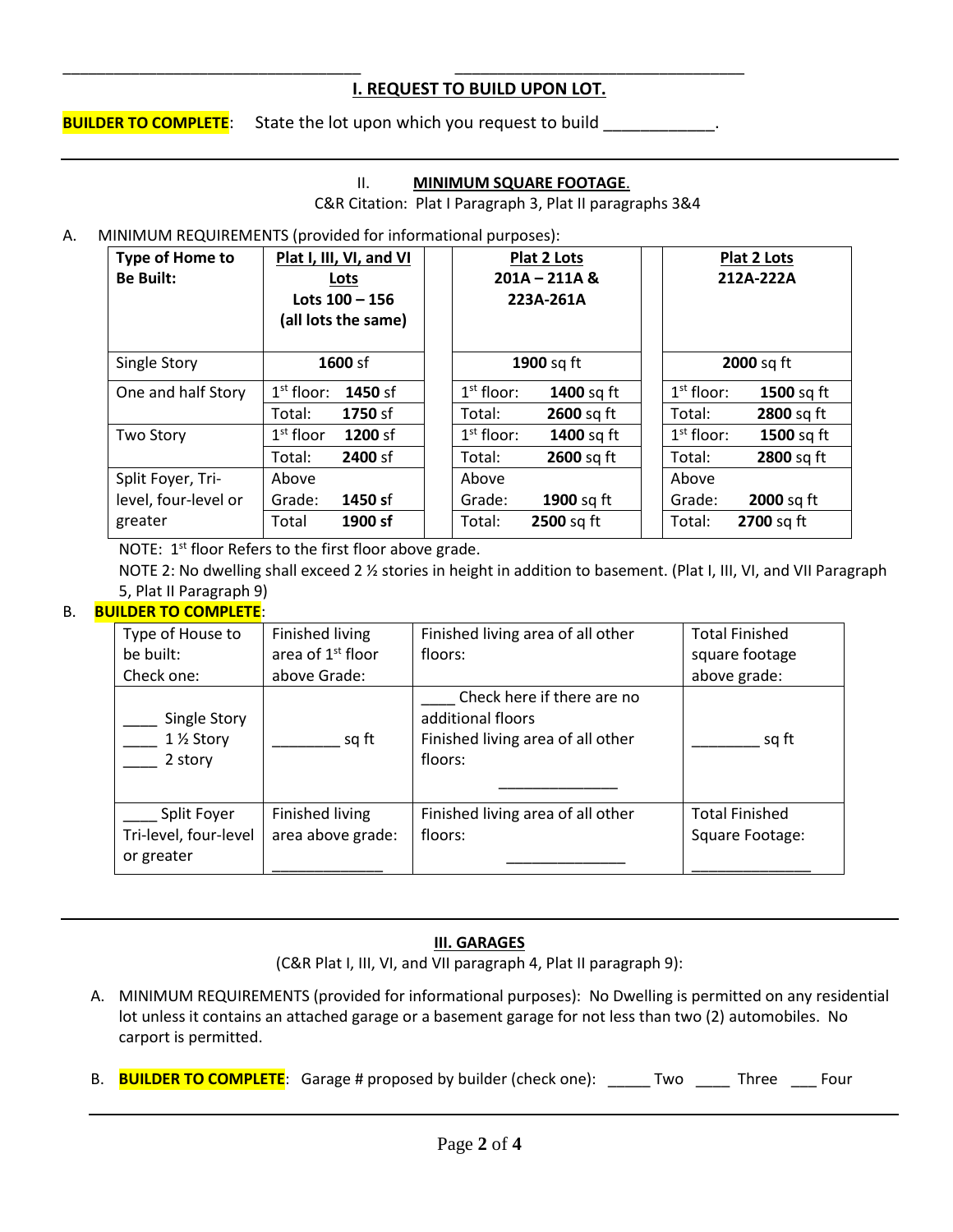# **IV. Roof Pitch**

(C&R Plat I, III, VI, and VII paragraph 7, Plat 2 paragraph 9):

- A. MINIMUM REQUIREMENTS (provided for informational purposes):
	- Plat I, III, VI, and VII: Main roof contains a pitch which shall be not less than seven (7) inches of vertical drop from each twelve (12) inches of horizontal distance
	- Plat II lots 201A 211A & 223A 261A: Main roof contains a pitch which shall be not less than ten (9) inches of vertical drop from each twelve (12) inches of horizontal distance
	- Plat II lots 212A-222A: Main roof contains a pitch which shall be not less than ten (10) inches of vertical drop from each twelve (12) inches of horizontal distance
- B. **BUILDER TO COMPLETE**: Main roof contains a pitch which shall be:

# **V. Shingles**:

(C&R Plat I, III, VI, and VII paragraph 29, Plat II paragraph 9):

- A. MINIMUM REQUIREMENTS (provided for informational purposes): Shingles must be weathered wood, charcoal, dark grey or black.
- B. **BUILDER TO COMPLETE**. (Check one): Weathered Wood Charcoal Dark grey Black

# **VI. Material used on front, sides, and back of Homes**:

(C&R Plat I, III, VI, and VII paragraph 6, Plat II paragraph 5 & 6)

### A. MINIMUM REQUIREMENTS (provided for informational purposes):

| Materials to be used for   | Plat I, III, VI, and VII.       | Plat II                      | Corner Lots*                  |
|----------------------------|---------------------------------|------------------------------|-------------------------------|
| siding                     | (except corner lots)            | (except corner lots)         | 133, 212, 261                 |
| Front                      | Brick, Stone, Stucco or EIFS or | Brick, Stone, Stucco or EIFS | Brick, Stone, Stucco or EIFS  |
|                            | combination                     | or combination               | or combination                |
| Left Side (as viewed       | Brick, Stone, Stucco or EIFS or | Brick, Stone, Stucco or EIFS | Brick, Stone, Stucco or EIFS  |
| facing front of the house) | Vinyl siding $> .44$ mm thick.  | or fiber concrete siding     | or combination                |
| Right Side (as viewed      | Brick, Stone, Stucco or EIFS or | Brick, Stone, Stucco or EIFS | Brick, Stone, Stucco or EIFS  |
| facing front of the house) | Vinyl siding $> .44$ mm thick.  | or fiber concrete siding     | or combination                |
| <b>Back</b>                | Brick, Stone, Stucco or EIFS or | Brick, Stone, Stucco or EIFS | Brick, Stone, Stucco or EIFS, |
|                            | Vinyl siding $> .44$ mm thick.  | or fiber concrete siding     | or fiber concrete siding      |
|                            |                                 |                              | or combination                |

\*only those corner lots not built upon as of 8/15/2014 are listed here

#### B. **BUILDER TO COMPLETE**: Builder intend to use the following materials:

| Materials to be      | Check all materials to be used                       | State the Color  |
|----------------------|------------------------------------------------------|------------------|
| used for siding      | (REVIEW C&R AND SUMMARY BEFORE COMPLETING)           | of the materials |
| Front                | Brick Stucco Stone EIFS                              |                  |
|                      | Vinyl siding > .44 mm thick (not allowed in Plat II) |                  |
| Left Side (as viewed | Brick Stucco Stone EIFS                              |                  |
| facing front of the  | Vinyl siding > .44 mm thick (not allowed in Plat II) |                  |
| house)               |                                                      |                  |
| Right Side (as       | Brick<br>Stucco Stone<br>EIFS                        |                  |
| viewed facing front  | Vinyl siding > .44 mm thick (not allowed in Plat II) |                  |
| of the house)        |                                                      |                  |
| <b>Back</b>          | Brick<br>Stucco Stone EIFS                           |                  |
|                      | Vinyl siding > .44 mm thick(not allowed in Plat II)  |                  |